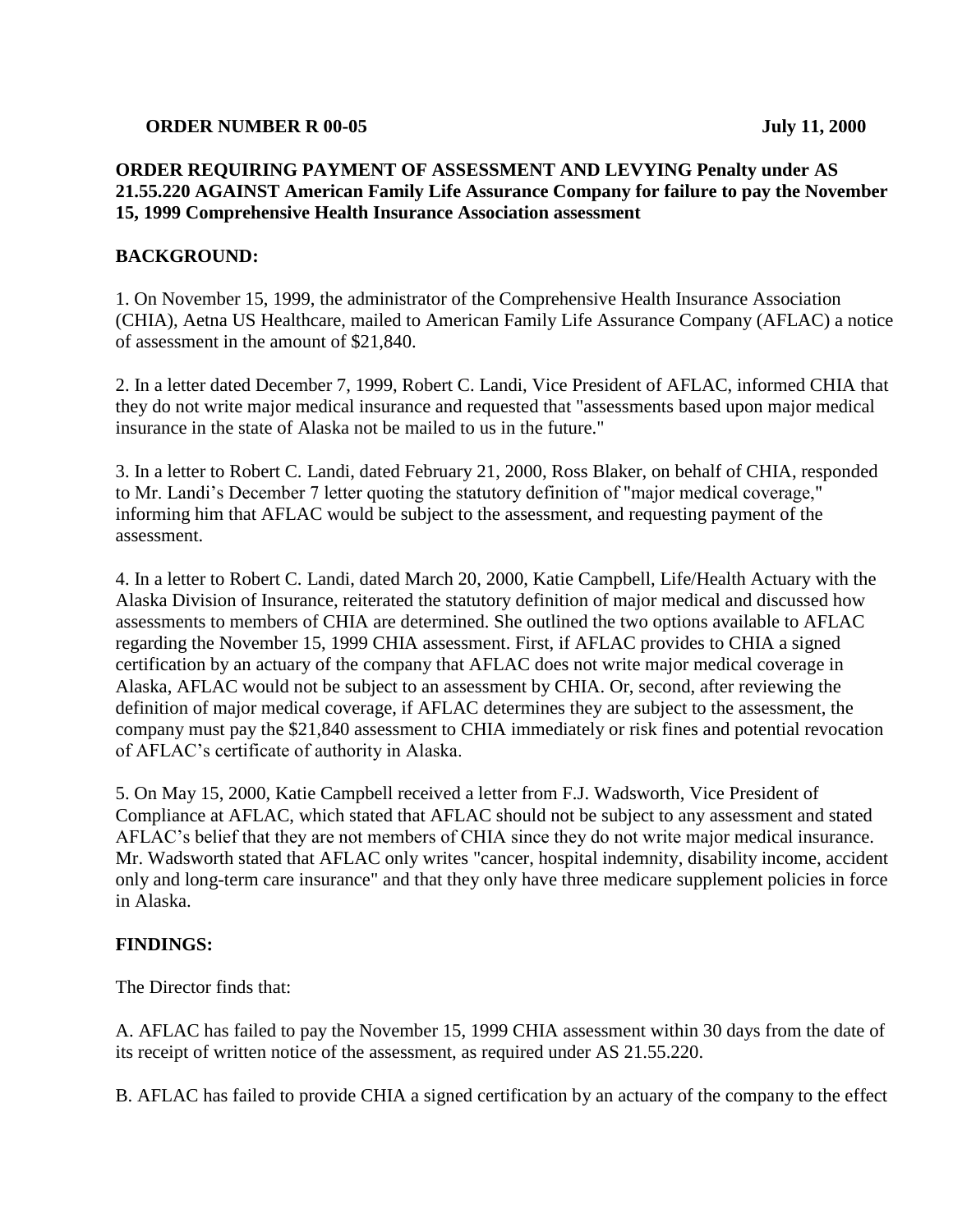that AFLAC does not write major medical coverage in Alaska, as defined in AS 21.55.500(14), and, therefore, should not be subject to assessments under AS 21.55.220.

C. The types of insurance that AFLAC writes in Alaska fall within the definition in AS 21.55.500(14) of "major medical coverage" and, under AS 21.55.010, subject the company to membership in CHIA and resulting assessments by CHIA.

## **ORDER:**

The Director orders American Family Life Assurance Company, as a condition of doing health insurance business in this state, to maintain its membership in the Comprehensive Health Insurance Association by paying the \$21,840 assessment as directed in the November 15, 1999 letter from Aetna US Healthcare, the administrator for CHIA;

Under authority of AS 21.55.200(d), the Director further orders that, if the \$21,840 assessment is not received by CHIA by August 10, 2000, AFLAC shall pay to the Director a civil penalty of \$100 per day beginning December 7, 1999 and AFLAC will be subject to administrative action to revoke its certificate of authority until payment of the full assessment is received by CHIA. Failure to comply with this order also will be grounds to suspend or revoke AFLAC's certificate of authority under AS 21.09.150(a).

This order takes effect July 11, 2000.